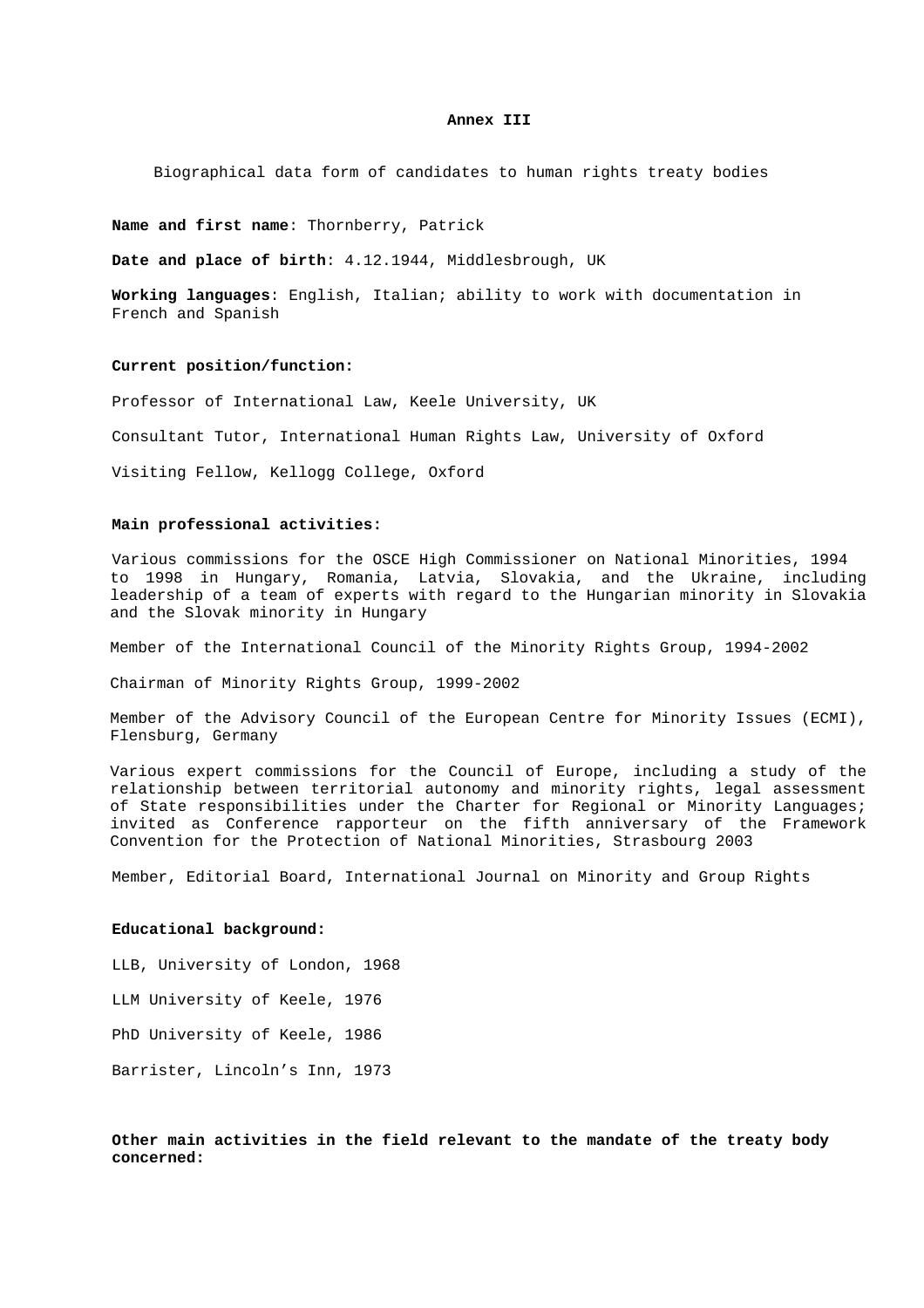Member of the UN Committee on the Elimination of Racial Discrimination (CERD) from 2001; Country Rapporteur for Cyprus, Croatia, New Zealand, Russian Federation, St Vincent and The Grenadines, Brazil, Argentina and Barbados Elected Rapporteur of the Committee as a whole, 2002-2004/2004-2006

Recent visits as expert in personal capacity on race discrimination and minority rights issues to, inter alios, Brazil, Japan, Nepal and Turkey

Many (over 100) papers on race, indigenous and minority questions as an aspect of continuing engagement with these issues, including most recently:

'Caste-based Discrimination under the International Convention on the Elimination of All Forms of Racial Discrimination', *Irish Centre for Human Rights*, Galway, June 2003

'On Implementing the Convention on the Elimination of All Forms of Racial Discrimination', for the seminar *Tutti diversi, tutti uguali*, inaugurating the *Ufficio nazionale contro le discriminazioni razziali*, Rome, November 2004

'On the Many forms of Racial Discrimination: A Perspective from CERD', Public Lecture, *Institute* of *Commonwealth Studies,* University of London, December 2004

'On the International Convention on the Elimination of All Forms of Racial Discrimination', Annual Human Rights Lecture, *Nottingham University*, February 2005

'Racial Discrimination and Indigenous Peoples', Public Lecture at the International Labour Organization, March 2005

### **List of most recent publications in the field:**

The following is a short selection from over 80 published pieces on international law and human rights topics. Work in progress includes a legal commentary on the Convention on the Elimination of All Forms of Racial Discrimination for Oxford University Press for publication in 2007:

*Indigenous Peoples and Human Rights, (*484 pp, Manchester University Press, 2002)

*Minority Rights in Europe: A Review of the Work and Standards of the Council of Europe* (with M. A. Martin Estebanez) (682pp, Council of Europe Publishing, 2004)

'Minority and Indigenous Rights at "the End of History"', *2 Ethnicities No. 4* (2002), pp. 515-37

'The Framework Convention on National Minorities: A Provisional Appraisal and a Memory of the Baltic States', *2 Baltic Yearbook of International Law* (2002), pp. 127-57

'Human Rights and the Shaping of Loyalties', in M. Waller and A. Linklater (eds.), *Political Loyalty and the Nation-State* (Routledge, 2003), pp. 91-104

'Race, Descent and Caste under the Convention on the Elimination of All Forms of Racial Discrimination', in K. Nakano, M. J. Yutzis and R. Onoyama (eds.), *Descent-Based Discrimination* (IMADR, 2004), pp. 119-37

 'The Convention on the Elimination of Racial Discrimination, Indigenous Peoples and Caste/Descent-based Discrimination', in J. Castellino and N. Walsh (eds.), *International Law and Indigenous Peoples* (Martinus Nijhoff Publishers, 2005), pp. 17-52

Chapters on education rights, and one on language rights with F. de Varennes, in M. Weller (ed.), *The Rights of Minorities: A commentary on the European Framework*